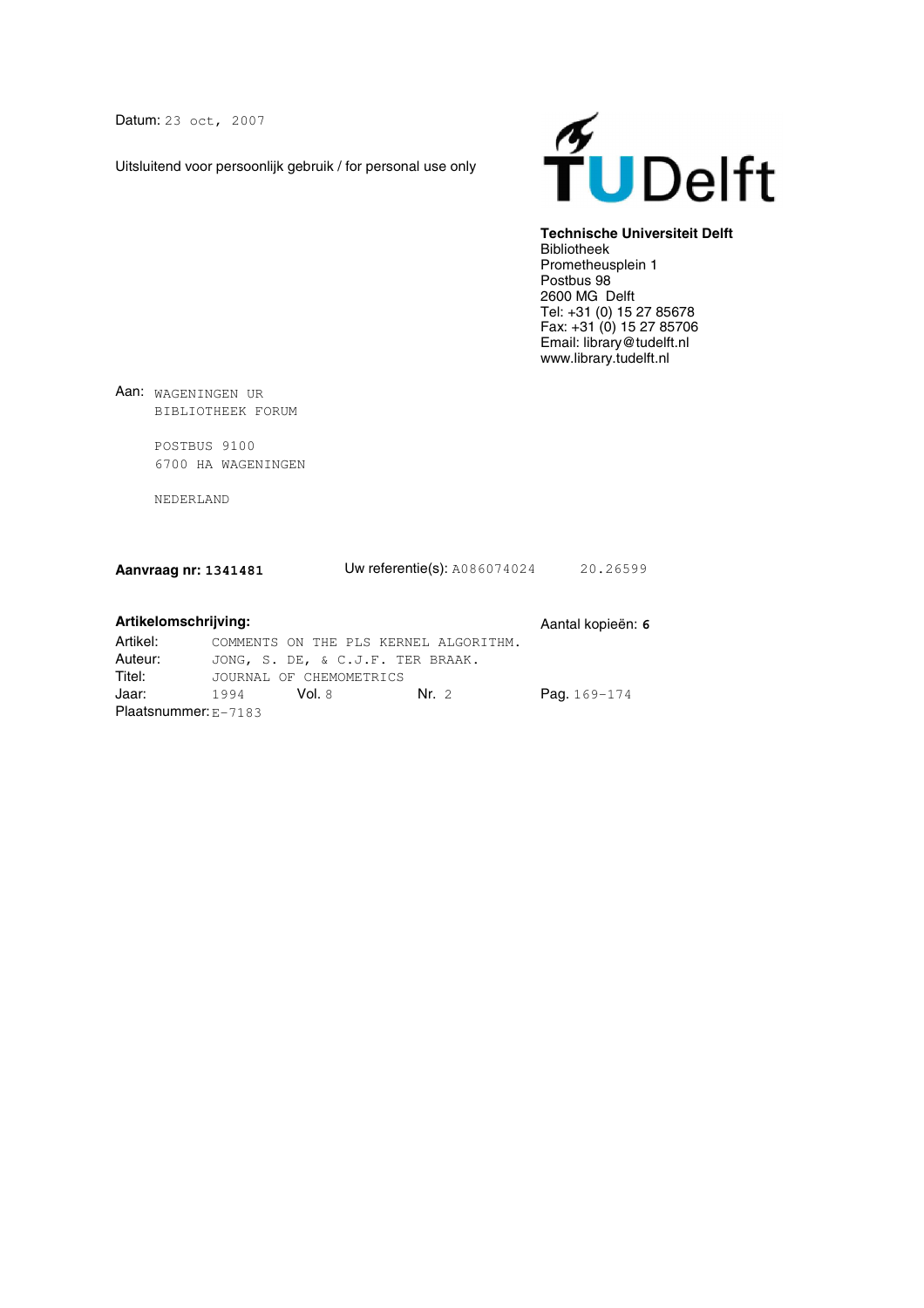JOURNAL OF CHEMOMETRICS, VOL. 8, 169-174 (1994)

# SHORT COMMUNICATION

# COMMENTS ON THE PLS KERNEL ALGORITHM

#### SIJMEN DE JONG

*Unilever Research Laboratorium Vlaardingen, PO Box 114, NL-3130 AC Vlaardingen, Netherlands* 

AND

## CAJO J. F. TER BRAAK

*Agricultural Mathematics Group (GLW-DLO), PO Box 100, NL-6700 AC Wageningen, Netherlands* 

## SUMMARY

Lindgren *et al.* (J. *Chemometrics,* 7, 45-59 (1993)) published a so-called kernel algorithm for PLS regression of Y against X when the number of objects is very large. The algorithm is based solely on deflation of the cross-product matrices  $X^TX$ ,  $Y^TY$  and  $X^TY$ . The algorithm is now described in a shorter and more transparent way and compared with a similar algorithm for the singular value decomposition of  $X<sup>T</sup>Y$ .

KEY WORDS Kernel algorithm PLS SVD

## 1. INTRODUCTION

Lindgren *et al.*<sup>1</sup> recently published a so-called kernel algorithm for PLS regression that is particularly efficient when the number of objects is very much larger than the number of variables. In the standard NIPALS procedure<sup>2</sup> the data matrices **X** ( $n \times p$ ) and **Y** ( $n \times m$ ) are deflated by projecting out successive orthogonal component scores,  $t_a$ ,  $a = 1, 2, ...$  When the number of objects becomes huge  $(n \geq p)$ , it pays to invest in the once-only construction of  $X<sup>T</sup>X$  ( $p \times p$ ),  $X<sup>T</sup>Y(p \times m)$  and  $Y<sup>T</sup>Y(m \times m)$  and to extract the PLS model from these small cross-product (or 'kernel') matrices. This is the main idea behind the kernel approach. Under favourable conditions it may be up to four times as fast as efficient PLS algorithms based on a conjugate gradient approach such as  $\rm BIDIAG2, ^{3,4}$  LSQR,  $^4$  CGLS $^4$  and SIMPLS $^5$  and orders of magnitude faster than the standard NIPALS-PLS algorithm.

In this communication we propose a simplified estimation of the PLS model from the crossproducts  $X^TX$  and  $X^TY$  (Section 2). It closely follows the decomposition of cross-product matrices presented in Reference 6, leading to an elegant and concise reformulation of the kernel algorithm. The main thrust of this communication is not so much to introduce a new algorithm but rather to shed new light on the kernel approach and the PLS method as such. In Section 3 we compare the modified and the original kernel PLS algorithm. For both algorithms the results are identical to those obtained with standard NIPALS-PLS. The

CCC 0886-93 83/94/020169-06 © 1994 by John Wiley & Sons, Ltd.

*Received 13 September 1993 Accepted 18 November 1993*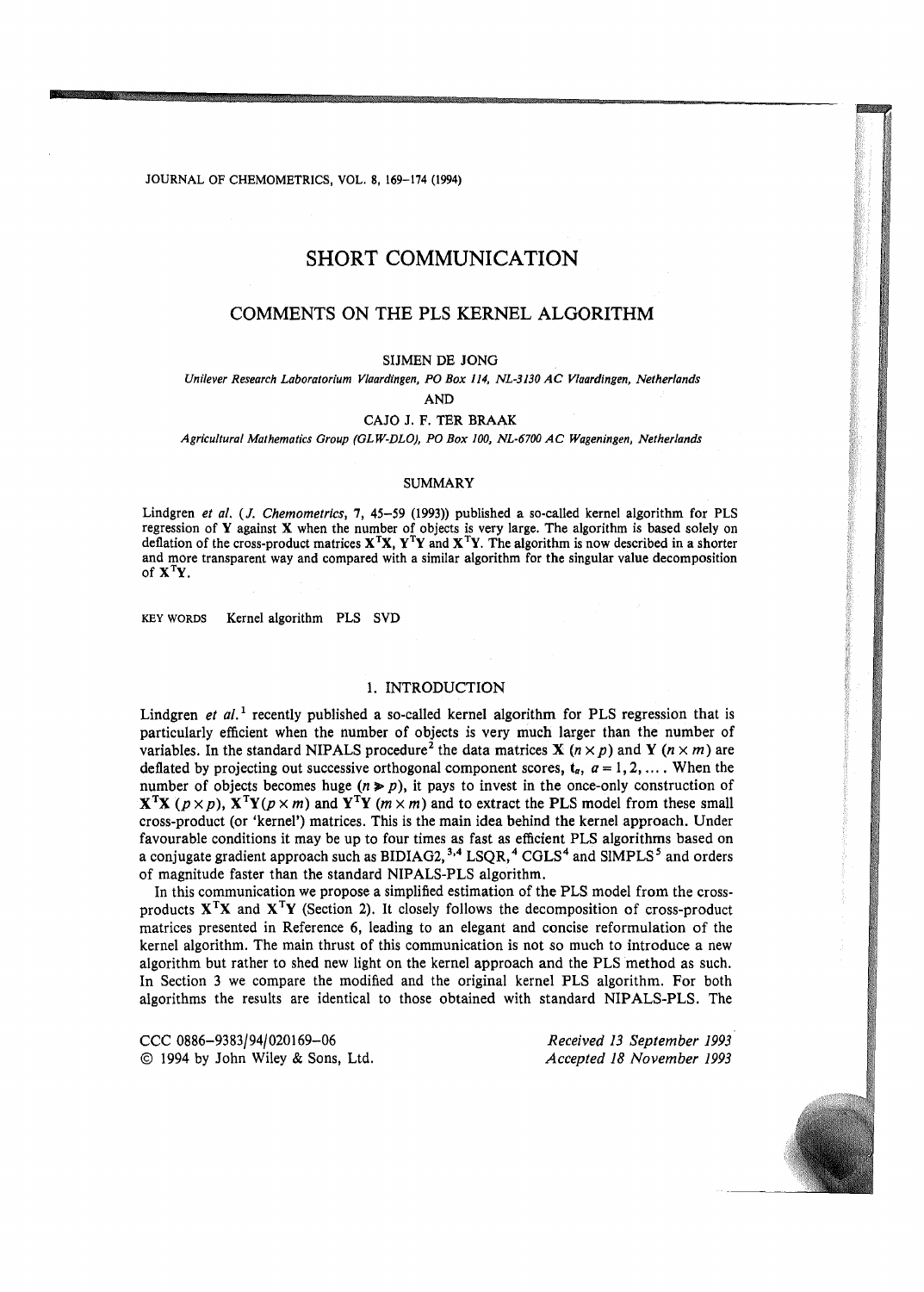modified algorithm is consistently faster, but not much. The rate-determining step in the kernel algorithm is the *construction* of the cross-product matrices  $X^TX$  and  $X^TY$  rather than their *decomposition.* 

The PLS decomposition of the  $X<sup>T</sup>Y$  cross-product presented here can be nicely contrasted with the singular value decomposition (SVD) of  $X<sup>T</sup>Y$  (Section 4). Comparing these two decomposition algorithms reveals the similarities and differences between the two methods. Again, the value lies in adding further insight to the PLS method.

## 2. CROSS-PRODUCT DECOMPOSITION PLS ALGORITHM

In PLS regression one seeks a decomposition of the centred predictor data X in terms of component scores  $t_1, t_2,...$  and associated loadings  $p_1, p_2,...$  We will choose the component scores to be uncorrelated and of unit norm. The scores are collected in a column-orthonormal matrix **, the loadings in a matrix**  $**P**$ **. The components are constructed as linear combinations** of the predictors using weights  $w_1, w_2, \ldots$ . To ensure orthogonality of the scores, the weights apply to progressively deflated **X**-matrices  $X_0$  ( $\equiv X$ ),  $X_1, X_2, \ldots$ , where  $X_a$  indicates the residual matrix obtained by projecting out the first  $a$  score vectors. The (normed) weights  $w_a$ are chosen such as to maximize a covariance criterion, i.e. they correspond to the first eigenvector of  $X_{\alpha-1}^T Y_{\alpha-1} Y_{\alpha-1}^T X_{\alpha-1}$ . Since the scores need to be normed, the weights  $w_\alpha$  have to be renormalized in the metric  $X_{a-1}^T X_{a-1}$ .

Note that **X** can be decomposed completely when **T** and **P** have the same rank  $(r)$  as **X**. For Y this cannot be done generally, since Y will have a residual part F that is orthogonal to X and hence to T. Thus we find

$$
\mathbf{X} = \mathbf{T}\mathbf{P}^{\mathrm{T}} = \mathbf{t}_1 \mathbf{p}_1^{\mathrm{T}} + \mathbf{t}_2 \mathbf{p}_2^{\mathrm{T}} + \dots + \mathbf{t}_r \mathbf{p}_r^{\mathrm{T}} \tag{1}
$$

$$
\mathbf{Y} = \mathbf{TC}^{\mathrm{T}} + \mathbf{F} = \mathbf{t}_1 \mathbf{c}_1^{\mathrm{T}} + \mathbf{t}_2 \mathbf{c}_2^{\mathrm{T}} + \dots + \mathbf{t}_r \mathbf{c}_r^{\mathrm{T}} + \mathbf{F}
$$
(2)

where  $P = X^{T}T$  is the  $p \times r$  matrix of X-loadings and  $C = Y^{T}T$  is the corresponding  $m \times r$ matrix of Y-loadings. Using the fact that we have chosen  $T^{T}T = I_{r}$ , we may develop the following decompositions of the cross-product matrices  $X^TX$ ,  $X^TY$  and  $Y^TY$ :

$$
\mathbf{X}^{\mathrm{T}}\mathbf{X} = \mathbf{P}\mathbf{T}^{\mathrm{T}}\mathbf{T}\mathbf{P}^{\mathrm{T}} = \mathbf{P}\mathbf{P}^{\mathrm{T}} = \mathbf{p}_1\mathbf{p}_1^{\mathrm{T}} + \mathbf{p}_2\mathbf{p}_2^{\mathrm{T}} + \cdots
$$
 (3)

$$
\mathbf{X}^{\mathrm{T}}\mathbf{Y} = \mathbf{P}\mathbf{T}^{\mathrm{T}}\mathbf{T}\mathbf{C}^{\mathrm{T}} = \mathbf{P}\mathbf{C}^{\mathrm{T}} = \mathbf{p}_1\mathbf{c}_1^{\mathrm{T}} + \mathbf{p}_2\mathbf{c}_2^{\mathrm{T}} + \cdots
$$
 (4)

$$
\mathbf{Y}^{\mathrm{T}}\mathbf{Y} = \mathbf{C}\mathbf{T}^{\mathrm{T}}\mathbf{T}\mathbf{C}^{\mathrm{T}} + \mathbf{F}^{\mathrm{T}}\mathbf{F} = \mathbf{c}_1\mathbf{c}_1^{\mathrm{T}} + \mathbf{c}_2\mathbf{c}_2^{\mathrm{T}} + \dots + \mathbf{F}^{\mathrm{T}}\mathbf{F}
$$
 (5)

These decompositions (see Reference 6, p. 228) suggest a PLS2 algorithm based on deflation of the cross-product matrices. On noting that the deflation of  $X_a$  and  $Y_a$  in the original PLS2 algorithm is a projection operation, we obtain

$$
(\mathbf{X}^{\mathrm{T}}\mathbf{X})_a = \mathbf{X}_a^{\mathrm{T}}\mathbf{X}_a = [(\mathbf{I}_n - \mathbf{t}_a\mathbf{t}_a^{\mathrm{T}})\mathbf{X}_{a-1}]^{\mathrm{T}}(\mathbf{I}_n - \mathbf{t}_a\mathbf{t}_a^{\mathrm{T}})\mathbf{X}_{a-1} = \mathbf{X}_{a-1}^{\mathrm{T}}(\mathbf{I}_n - \mathbf{t}_a\mathbf{t}_a^{\mathrm{T}})\mathbf{X}_{a-1}
$$
  
=  $\mathbf{X}_{a-1}^{\mathrm{T}}\mathbf{X}_{a-1} - \mathbf{X}_{a-1}^{\mathrm{T}}\mathbf{t}_a\mathbf{t}_a^{\mathrm{T}}\mathbf{X}_{a-1} = (\mathbf{X}^{\mathrm{T}}\mathbf{X})_{a-1} - \mathbf{p}_a\mathbf{p}_a^{\mathrm{T}}$  (6)

$$
(\mathbf{X}^{\mathrm{T}}\mathbf{Y})_a = \mathbf{X}_a^{\mathrm{T}}\mathbf{Y}_a = [(\mathbf{I}_n - \mathbf{t}_a \mathbf{t}_a^{\mathrm{T}}) \mathbf{X}_{a-1}]^{\mathrm{T}} (\mathbf{I}_n - \mathbf{t}_a \mathbf{t}_a^{\mathrm{T}}) \mathbf{Y}_{a-1} = \mathbf{X}_{a-1}^{\mathrm{T}} (\mathbf{I}_n - \mathbf{t}_a \mathbf{t}_a^{\mathrm{T}}) \mathbf{Y}_{a-1} = \mathbf{X}_{a-1}^{\mathrm{T}} \mathbf{Y}_{a-1} - \mathbf{X}_{a-1}^{\mathrm{T}} \mathbf{t}_a \mathbf{t}_a^{\mathrm{T}} \mathbf{Y}_{a-1} = (\mathbf{X}^{\mathrm{T}}\mathbf{Y})_{a-1} - \mathbf{p}_a \mathbf{c}_a^{\mathrm{T}} \tag{7}
$$

The loadings in (6) and (7) are obtainable from the preceding cross-product matrices and the current weights

$$
\mathbf{p}_a = \mathbf{X}_{a-1}^{\mathrm{T}} \mathbf{t}_a = \mathbf{X}_{a-1}^{\mathrm{T}} \mathbf{X}_{a-1} \mathbf{w}_a = (\mathbf{X}^{\mathrm{T}} \mathbf{X})_{a-1} \mathbf{w}_a \tag{8}
$$

$$
\mathbf{c}_a = \mathbf{Y}_{a-1}^{\mathrm{T}} \mathbf{t}_a = \mathbf{Y}_{a-1}^{\mathrm{T}} \mathbf{X}_{a-1} \mathbf{w}_a = (\mathbf{Y}^{\mathrm{T}} \mathbf{X})_{a-1} \mathbf{w}_a \tag{9}
$$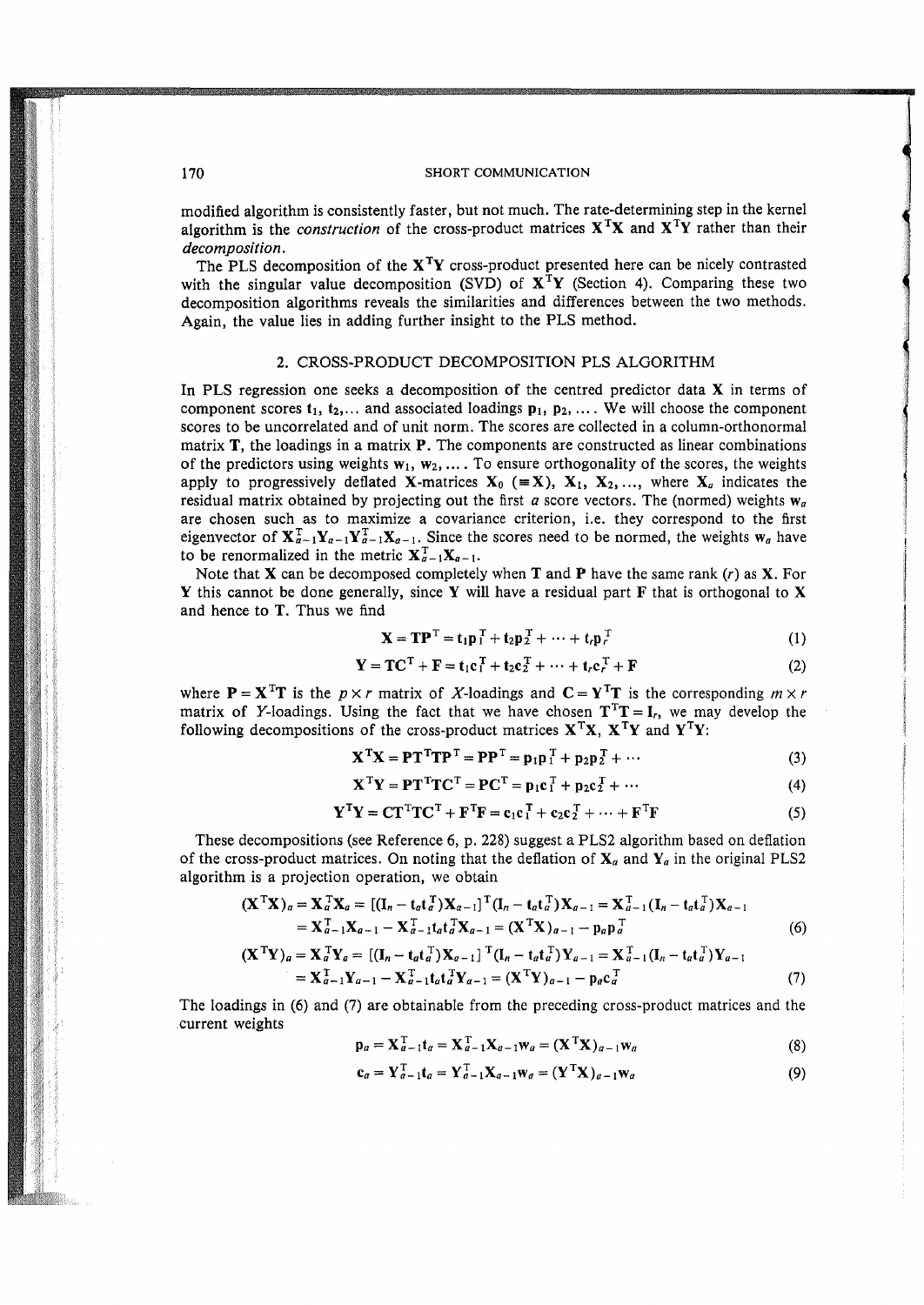The weights  $w_a$  follow from the eigenanalysis of  $(X^TYY^TX)_{a-1} = (X^TY)_{a-1} (X^TY)_{a-1}^T$  and subsequent rescaling using  $(X^TX)_{a-1}$ :

$$
\mathbf{w}_a := \mathbf{w}_a / \mid \mathbf{X}_{a-1} \mathbf{w}_a \mid = \mathbf{w}_a / \left[ \mathbf{w}_a^{\mathrm{T}} (\mathbf{X}^{\mathrm{T}} \mathbf{X})_{a-1} \mathbf{w}_a \right]^{1/2}
$$
(10)

The individual terms in the expansions (3) and (5) can be used to compute the amount of variance accounted for by each PLS component:

$$
tr(\mathbf{X}^{\mathrm{T}}\mathbf{X}) = tr(\mathbf{P}\mathbf{T}^{\mathrm{T}}\mathbf{T}\mathbf{P}^{\mathrm{T}}) = tr(\mathbf{P}\mathbf{P}^{\mathrm{T}}) = tr(\Sigma \ \mathbf{p}_a \mathbf{p}_a^{\mathrm{T}}) = \Sigma \ tr(\mathbf{p}_a \mathbf{p}_a^{\mathrm{T}}) = \Sigma \ \mathbf{p}_a^{\mathrm{T}} \mathbf{p}_a \tag{11}
$$

$$
\operatorname{tr}(\hat{\mathbf{Y}}^{\mathrm{T}}\hat{\mathbf{Y}}) = \operatorname{tr}(\mathbf{Y}^{\mathrm{T}}\mathbf{T}\mathbf{T}^{\mathrm{T}}\mathbf{Y}) = \operatorname{tr}(\mathbf{C}\mathbf{C}^{\mathrm{T}}) = \operatorname{tr}(\Sigma \ \mathbf{c}_a \mathbf{c}_a^{\mathrm{T}}) = \Sigma \ \operatorname{tr}(\mathbf{c}_a \mathbf{c}_a^{\mathrm{T}}) = \Sigma \ \mathbf{c}_a^{\mathrm{T}} \mathbf{c}_a \tag{12}
$$

One may compute a matrix **R** of weight vectors ( $W^*$  of Reference 1) which give **T** directly when applied to the original X:

$$
\mathbf{T} = \mathbf{X}_0 \mathbf{R} \tag{13}
$$

These weights can also be used to calculate new scores for new data. R is given by<sup>7</sup>

$$
\mathbf{R} = \mathbf{W} (\mathbf{P}^{\mathrm{T}} \mathbf{W})^{-1}
$$
 (14)

and can be used to predict Y directly from X,  $\hat{Y} = TT^{T}Y = X_0RC^{T}$ , yielding a simple expression for the PLS multivariate regression model

$$
\mathbf{B} = \mathbf{R}\mathbf{C}^{\mathrm{T}} \tag{15}
$$

Given these relations, we now can present the simplified kernel algorithm (see Appendix). In the algorithm we have computed the weights  $w_a$  indirectly via the eigenanalysis of  $(\mathbf{Y}^T \mathbf{X} \mathbf{X}^T \mathbf{Y})_{a-1} = (\mathbf{X}^T \mathbf{Y})_{a-1}^T (\mathbf{X}^T \mathbf{Y})_{a-1}$ , which generally has much smaller dimension than  $(X^TYY^TX)_{a-1}$ . Here we use the relation  $w_a \propto (X^TY)q_a$ , with  $q_a$  being the dominant eigenvector of  $(Y^T X X^T Y)_{a-1}$ . Alternatively,  $W_a$  can be calculated as the rescaled first left singular vector of  $(X^TY)_{a-1}$ . Usually a predictive model can be built employing a few components only  $(A)$  rather than the maximum possible number  $(r)$ .

The algorithm can be similarly applied when the **X** data set is very wide ( $p \ge n$ ). In that case one first rotates the data to canonical space and then works with the matrix of principal component scores,  $XV = UA$ , rather than X itself. Here U and diagonal  $\Lambda^2$  follow from eigenanalysis of  $XX<sup>T</sup>$ . At the end of the PLS analysis one should back-rotate the weights W and  $R$ , loadings  $P$  and regression coefficients  $B$  by premultiplying these matrices by the eigenvectors  $V = X^T U \Lambda^{-1}$ . This procedure is allowed, as we have checked, since PLS is invariant under orthogonal transformation of the  $X$ -variables and/or  $Y$ -variables.

#### 3. COMPARISON AND EVALUATION

We have tested the performance of the new algorithm in comparison with that of the published algorithm. Both kernel algorithms give the same results as standard NIPALS-PLS using UNSCRAMBLER software. The speed of computation has been compared using the same factorial design as described by Lindgren et al.<sup>1</sup> Here the number of objects  $(n)$ , the number of X-variables (p), the number of Y-variables (m) and the number of dimensions (A) have been varied according to a  $2<sup>4</sup>$  design augmented with a centre point. The total number of NIPALS iterations for five dimensions was 142, close to the value of Reference 1. As responses we adopted the number of floating point operations (flops) consumed in constructing the crossproduct matrices (stage A) and in deflating these matrices (stage B). The results for all design points are shown in Figure I.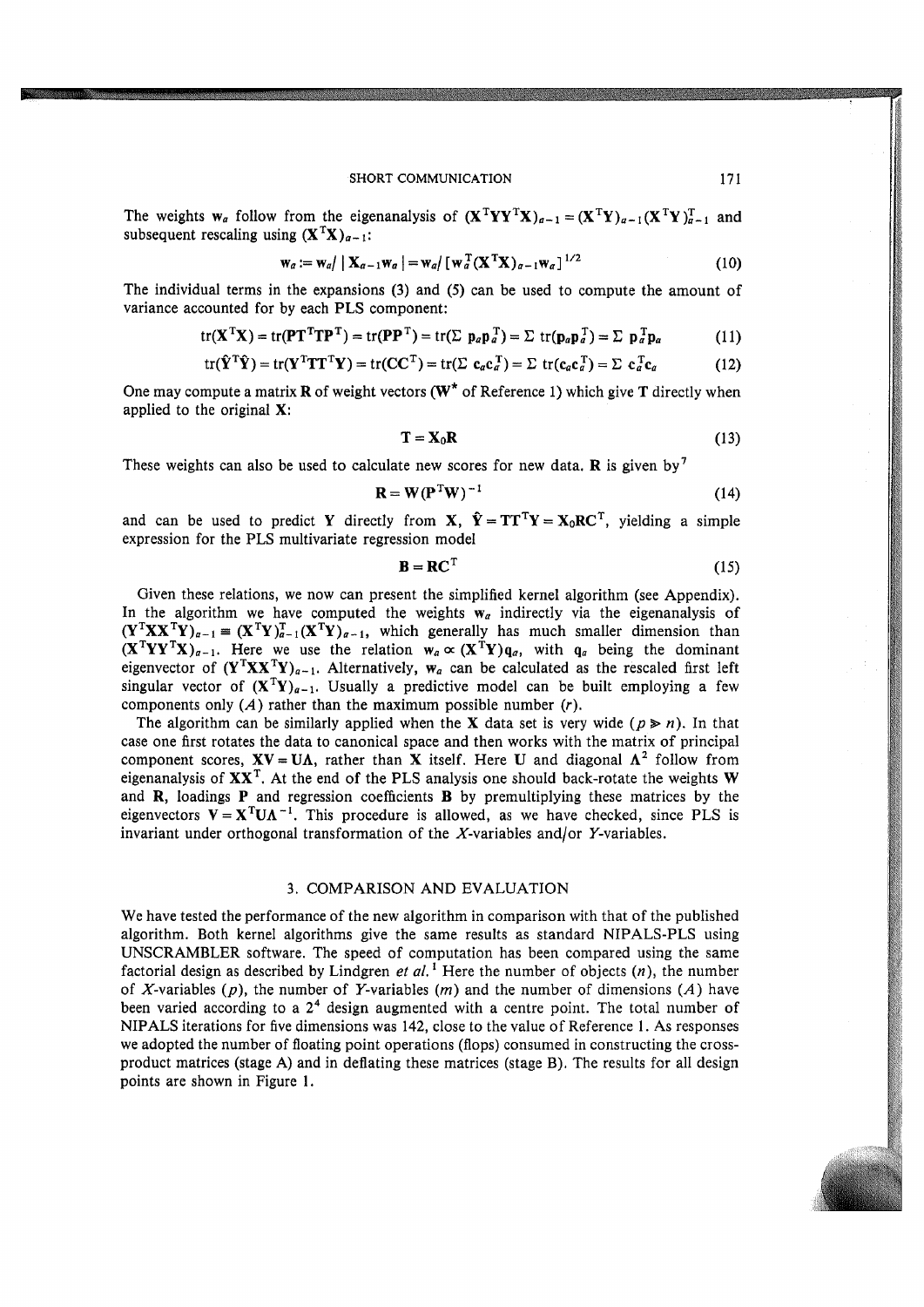i<br>I

~ l



Figure 1. Performance (in kflops) of original  $(\rightarrow \rightarrow)$  and modified  $(--)$  kernel algorithms. The contributions of the construction (A, thick lines) and decomposition (B, thin lines) stages are displayed separately

The modified algorithm is consistently more economic. For stage A the advantage stems from the fact that in the modified algorithm we only calculate the diagonal elements of  $Y^TY$ rather than the full cross-product matrix. For a larger number of Y-variables this can make a substantial difference. In the published kernel PLS algorithm<sup>1</sup>  $Y^TY$  is fully calculated though only the diagonal is required. The results for stage B focus on the essential difference between the two algorithms. Here the modified algorithm is at a clear advantage. However, the advantage loses importance when the number of objects increases and stage A consumes the larger part of the total flop count. When applying cross-validation, stage B may become more important and the advantage of the modified algorithm more prominent.

Inspection of both kernel algorithms discloses the more important factors contributing to the total number of floating point operations. These are the third-order terms  $np^2$  (for constructing  $X^TX$ ), *npm*  $(X^TY)$ ,  $nm^2$  or  $nm(Y^TY)$  and, in stage B,  $Ap^2$ , Apm and Am<sup>2</sup>. Regression analysis using these six high-order terms accounts for more than  $99 \cdot 99\%$  of the variance for both algorithms. This six-factor model has a residual variance  $(1 - R^2 < 0.01\%)$ that is much smaller than the ingenuous ten-factor model  $(1 - R^2 = 1.9\%)$  considered by Lindgren *et al.*<sup>1</sup>

A few more comments on the kernel algorithm are in order.

1. With the current modifications the kernel algorithm has become about as efficient as the recently published SIMPLS algorithm.<sup>5</sup> The average performance in the above comparative evaluation was 1974 kflops for the original kernel algorithm, 1350 kflops for the modified kernel algorithm and 1162 kflops for the SIMPLS algorithm.

172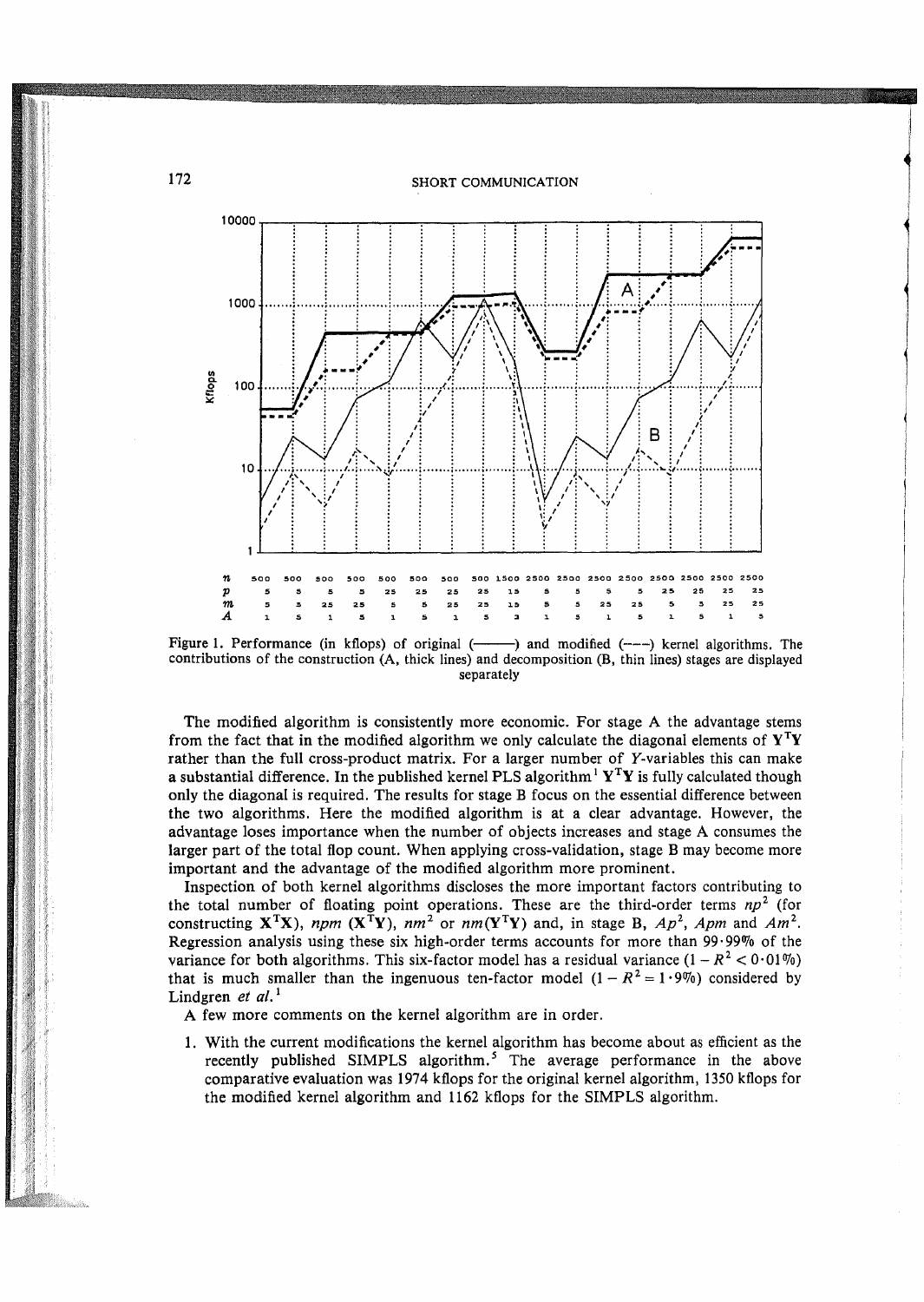- 2. The modified algorithm requires less storage space since it does without the  $n \times n$  matrices  $\mathbf{Y}^{\mathrm{T}}\mathbf{Y}$ ,  $(\mathbf{I}_p - \mathbf{w}_a \mathbf{p}_a^{\mathrm{T}})$  and  $(\mathbf{X}^{\mathrm{T}}\mathbf{Y}\mathbf{Y}^{\mathrm{T}}\mathbf{X})_a$ .
- 3. The deflation of  $X<sup>T</sup>X$  in equation (6) preserves symmetry exactly, also when computed with limited precision. For the original kernel PLS algorithm symmetry is preserved in theory. With the published code exact symmetry is lost.
- 4. MATLAB has no special built-in function to extract the first eigenvector only. One therefore needs to extract all eigenvectors after each deflation step and retain the dominant one only. For matrices of order less than 20 this appears just as efficient as using the power method. If programmed in FORTRAN or C, it is efficient to use specialized routines to extract the first eigenvector.<sup>8,9</sup>
- 5. For the calculation of mean-corrected sum-of-squares and product matrices it is numerically unstable<sup>10</sup> to follow equation (38) of Lindgren *et al.*<sup>1</sup> A more stable routine is given by Clarke.<sup>11</sup>

# 4. PLS2 AND THE SINGULAR VALUE DECOMPOSITION OF  $X<sup>T</sup>Y$

The novice to PLS2 often asks about the relation between PLS and the more familiar singular value decomposition<sup>6,12</sup> of  $X^TY$ . The easy answer is of course that SVD is symmetric in X and Y whereas PLS2 is asymmetric. We make this answer more precise by comparing their respective decomposition algorithms.

The SVD of  $X^TY$  is given by

$$
\mathbf{X}^{\mathrm{T}}\mathbf{Y} = \mathbf{G} \ \boldsymbol{\Delta}\mathbf{H}^{\mathrm{T}} = \delta_1 \mathbf{g}_1 \mathbf{h}_1^{\mathrm{T}} + \delta_2 \mathbf{g}_2 \mathbf{h}_2^{\mathrm{T}} + \cdots \tag{16}
$$

where G and H are orthonormal matrices  $(G^T G = H^T H = I_{r'})$  of order  $p \times r'$  and  $m \times r'$ respectively, with  $r' = \min(p, m)$  containing the left and right singular vectors  $(g_a)$  and  $(h_a)$  $(a = 1, ..., r')$  respectively, and  $\Delta$  is a diagonal matrix with the singular values on the diagonal arranged in decreasing order  $(\delta_1 \geq \delta_2 \geq \cdots \geq \delta_{r'} \geq 0)$ . The SVD can be obtained by progressive deflation of S<sub>0</sub> ( $\equiv X^{T}Y$ ) into matrices S<sub>1</sub>, S<sub>2</sub>, ... by the formula<sup>8,12</sup>

$$
\mathbf{S}_a = \mathbf{S}_{a-1} - \delta_a \mathbf{g}_a \mathbf{h}_a^{\mathrm{T}} \tag{17}
$$

For comparison with PLS2 (equations (6)-(10)) we express  $g_a$  and  $h_a$  in terms of **X** and **Y**. Because G and H are orthonormal,  $X^T Y H = G \Delta H^T H = G \Delta$  and analogously  $Y^T X G = H \Delta$ , so that

$$
\mathbf{g}_a = \delta_a^{-1} \mathbf{X}^{\mathrm{T}} \mathbf{Y} \mathbf{h}_a = \mathbf{X}^{\mathrm{T}} \tilde{\mathbf{u}}_a \tag{18}
$$

$$
\mathbf{h}_a = \delta_a^{-1} \mathbf{Y}^{\mathrm{T}} \mathbf{X} \mathbf{g}_a = \mathbf{Y}^{\mathrm{T}} \tilde{\mathbf{t}}_a \tag{19}
$$

with

 $\ddot{\phantom{0}}$ j i<br>International<br>International

1<br>1920 - Paris Harrison, Amerikaansk konstnant<br>1920 - Paris Harrison, Amerikaansk konstnant<br>1920 - Paris Harrison, Amerikaansk konstnant († 1920)

je poznatelj poznatelj<br>Svetlandar

1

$$
\tilde{\mathbf{u}}_a = \delta_a^{-1} \mathbf{Y} \mathbf{h}_a \tag{20}
$$

$$
\tilde{\mathbf{t}}_a = \delta_a^{-1} \mathbf{X} \mathbf{g}_a \tag{21}
$$

The deflation in SVD uses  $g_1$  and  $h_1$ . Equation (18) shows that  $g_1$  is a (normalized) loading vector of the X-variables with respect to  $\tilde{\mathbf{u}}_1$ , the score vector that belongs to the Y-variables (equation (20)). Likewise, equation (19) shows that  $h_1$  is a (normalized) loading vector of the Y-variables with respect to  $\tilde{t}_1$ , the score vector that belongs to the X-variables (equation (21)). Thus the SVD deflation is symmetric. The decomposition of  $X<sup>T</sup>Y$  in PLS2 uses  $p_1$  and  $c_1$ (equation (7)). These are also loading vectors of the X-variables and Y-variables respectively. However, both these loading vectors pertain to the same X-component score vector  $t_1$ (equations (8) and (9)). Thus the deflation in PLS2 is asymmetric. From the PLS2 algorithm